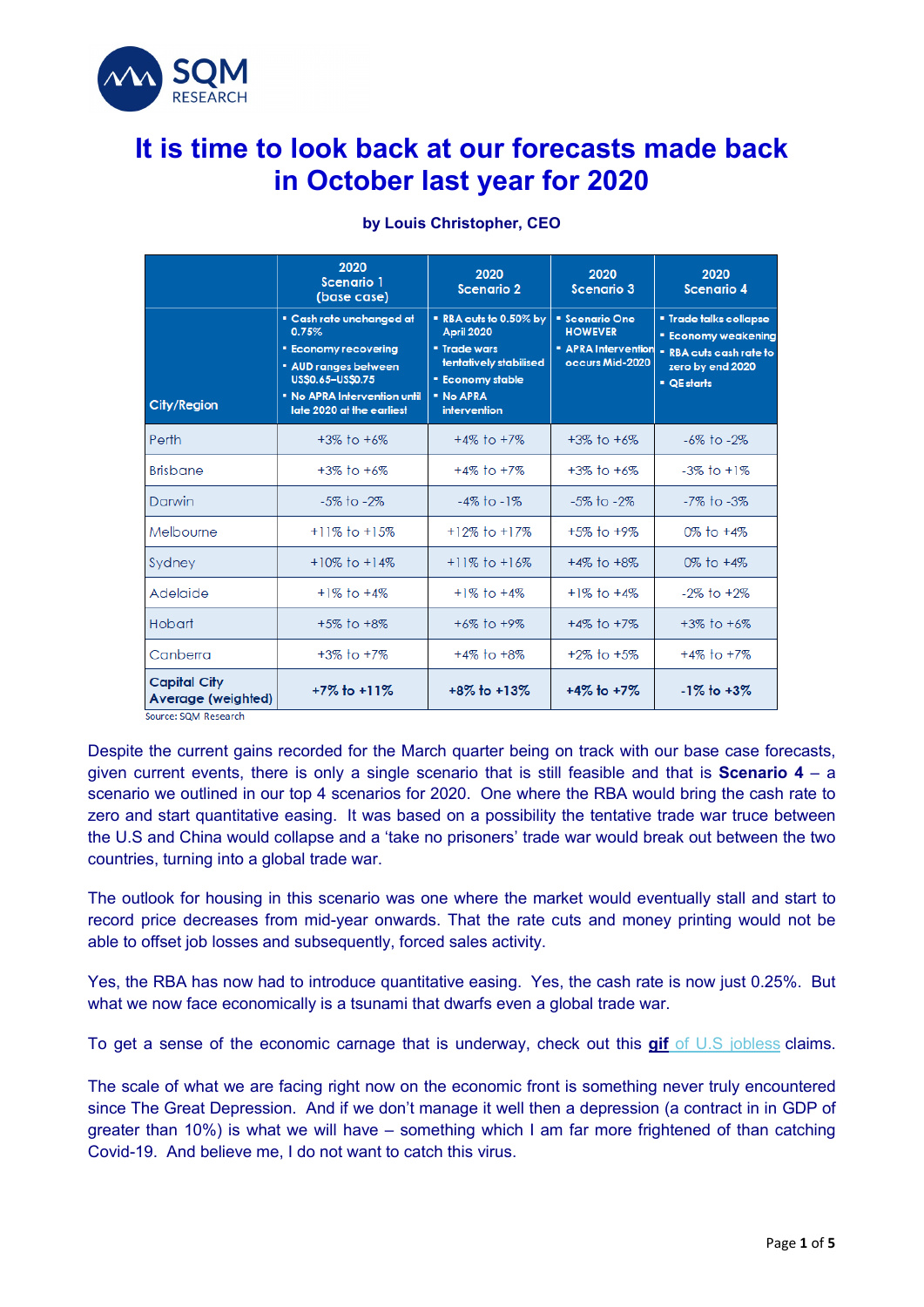

So, with that in mind, I want to now give a general outlook on what I think are two main scenarios that are really in play this year.

## **A V-shaped recovery**

Let's be clear, despite the positive Corelogic numbers (dwelling prices rose 2.8% for the quarter) and indeed our [asking price](https://aus01.safelinks.protection.outlook.com/?url=https%3A%2F%2Fsqmresearch.us5.list-manage.com%2Ftrack%2Fclick%3Fu%3D9badbd870addb4af72206c2eb%26id%3D53d8c9ea37%26e%3D345d07c062&data=02%7C01%7Clinda%40sqmresearch.com.au%7C99b7ac48379e4cacc86a08d7dab7b2ba%7C415acc3cb45a462bb3954daa1de0ab6f%7C1%7C0%7C637218354829719842&sdata=i08Rij312v9Ep772B%2Fdrj3iRUpLMkgJn%2FZuZGtyWi2o%3D&reserved=0) indexes, I think housing price expectations have already corrected by 5% to 10% from their very highs. That may not show up in the official numbers as the highs were only briefly obtained during the later stages of February. It is anecdotal only, through my discussions with real estate agents and the sharp fall in clearance rates, which were already occurring prior to the auction ban starting from the  $25<sup>th</sup>$  of March.

The best case scenario from here for property owners and investors is one where we get to zero new Covid-19 cases before April is over with. And on that front the numbers have been looking promising. I believe it is now a 50% chance that our three major states will record a zero new Covid-19 cases day before the month is over. If we get to that point, the next question begs how long will restrictions be kept? Potentially some restrictions could be lifted in May. And my bet is that when restrictions are eventually lifted, they will be lifted in the reverse order that they were placed on to begin with. As the ban on auctions occurred as one of the last stages (25 March), it is quite feasible that lifting that ban could come sooner than expected.

If we are able to get back to close to normal business by end of May (I certainly don't think all restrictions will be lifted by that time), then I think confidence in the housing market is going to return. Assisted with all the stimulus announced and the economic damage relatively limited, it would mean a fall in housing prices recorded for the June quarter but a bounce back in the September and December quarters. The net result for the year may come in at our Scenario 4 range or slightly better.

It should not be underestimated how much expenditure has been announced (including RBA money printing via quantitative easing) and how low lending rates are now. A borrower with a good credit rating can now expect a variable owner occupier lending rate somewhere between **2.5%** to **2.8%.** Average capital city [gross rental yields](https://aus01.safelinks.protection.outlook.com/?url=https%3A%2F%2Fsqmresearch.us5.list-manage.com%2Ftrack%2Fclick%3Fu%3D9badbd870addb4af72206c2eb%26id%3Db562d91d43%26e%3D345d07c062&data=02%7C01%7Clinda%40sqmresearch.com.au%7C99b7ac48379e4cacc86a08d7dab7b2ba%7C415acc3cb45a462bb3954daa1de0ab6f%7C1%7C0%7C637218354829729837&sdata=YYmqBJ77SWhWcGvgG66272V0NXwILE1B1vjhW9jG6bA%3D&reserved=0) are running at about **2.9%** for houses and **3.9%** for units.

That means property owners on a purely interest expenses verses rental payments scenario could do better owning. And of course it also means that investors may find more cashflow positive properties in our major cities.

That said though, we think there is trouble ahead for the rental market. We will come to that point later.

#### **The worse-case scenario**

The worse-case scenario is we have a second wave in new virus case counts and it occurs shortly after some restrictions are lifted. Or that new case numbers flatten at current levels but never quite manage to get to zero cases or stay at zero cases. This appears to be the plight of [South Korea](https://aus01.safelinks.protection.outlook.com/?url=https%3A%2F%2Fsqmresearch.us5.list-manage.com%2Ftrack%2Fclick%3Fu%3D9badbd870addb4af72206c2eb%26id%3De5739df924%26e%3D345d07c062&data=02%7C01%7Clinda%40sqmresearch.com.au%7C99b7ac48379e4cacc86a08d7dab7b2ba%7C415acc3cb45a462bb3954daa1de0ab6f%7C1%7C0%7C637218354829739830&sdata=WZtD48Vzu7tRbzacWGapjBl6ql%2Fa85j9HHe8LceFqiY%3D&reserved=0) at the moment.

If this second wave were to occur, we think the housing market will have a much deeper correction.

A second wave of new Covid-19 cases is a great risk. Note, a second wave of Spanish Flue hit Australia in mid-1919 and this occurred just after restrictions were lifted after the first wave, noting hospital numbers (which is the [available data](https://aus01.safelinks.protection.outlook.com/?url=https%3A%2F%2Fsqmresearch.us5.list-manage.com%2Ftrack%2Fclick%3Fu%3D9badbd870addb4af72206c2eb%26id%3D8b519b71c4%26e%3D345d07c062&data=02%7C01%7Clinda%40sqmresearch.com.au%7C99b7ac48379e4cacc86a08d7dab7b2ba%7C415acc3cb45a462bb3954daa1de0ab6f%7C1%7C0%7C637218354829739830&sdata=XpG6p%2BBJJ%2Fs%2FuRyKXm5zYxzAocwLRDkVEJbAMz5N3sE%3D&reserved=0) we have for time) never actually got to zero on the lull.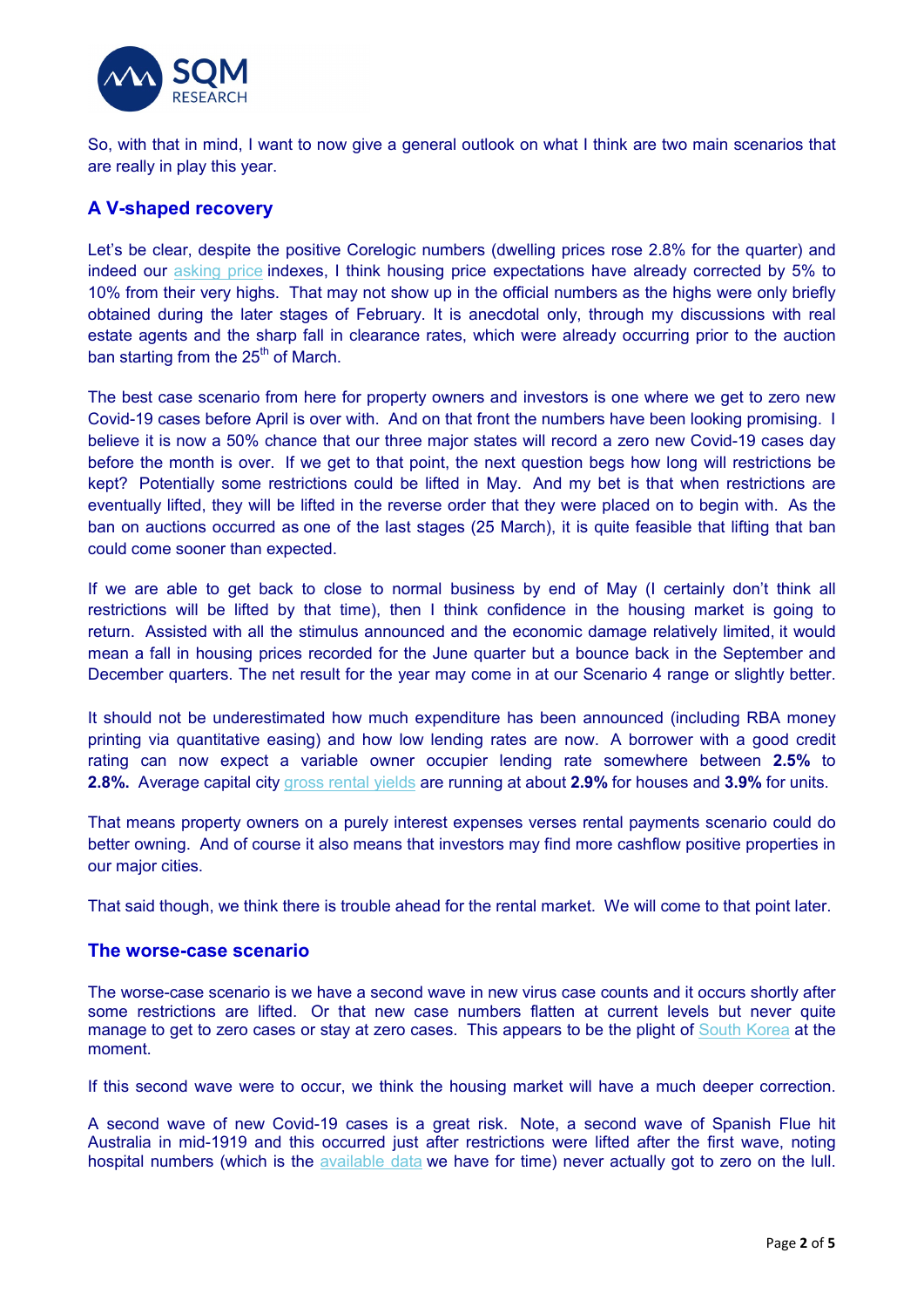

Such a scenario would mean current restrictions would stay with us for longer. Probably more than six months. Or worse, more restrictions added. A second wave of infections may be more deadly as it would potentially occur over the course of the Southern Hemisphere winter. A sharp rise in deaths may result in more panic at the shops and most certainly a new low in confidence.

Damage to the economy would be deeper and longer lasting. Many businesses, including those that are currently on life-support, would not last the distance and will be liquidated.

You see, even with the generous measures announced for small business, it won't be enough to keep much of the sector alive for half a year. When there is little to zero revenues coming in, month after month, PAYG relief is not enough. Being subsidised to cover employee wages at \$1,500 a fortnight is not enough. Neither is a \$10,000 cash grant for most. And forget about asking small business to go into debt. Most of them, particularly in retail, hospitality and tourism, will refuse to do so. And so job creation would occur at a far slower rate when a recovery would eventually return.

With the surging and sustained unemployment rate, the banks could start to get nervous on mortgages. Potentially, after the six-month hiatus, banks may be backed into a corner where they are forced to repossession on defaulted housing loans. Now I believe the RBA and/or the Federal Government would come to the rescue to enable banks to avoid a mass repossession event. Let's keep in mind that in 2008, the banks could have pulled the trigger on the commercial property sector. Many owners at the time were in breach of lending covenants. The banks, by and large, chose not to pull that trigger. Mainly for their own self-preservation, as doing so would have created a cascading affect that would have smashed their balance sheets.

So I am not convinced we will see a lot of forced sales activity, even in this bleaker scenario. All the same, there will be many property owners who will want to sell out if this crisis goes on for six months or more. They will see the falls in dwelling prices over the course of the June quarter. And they will be very protective of what is left of their net wealth.

The buy side of the property equation would be hit very hard as it is being hit hard now. But far worse than what we had in 2018 or indeed 2008.

You see it's not just the loss of employees representing many first home buyers, but, as mentioned above it is also the potential wipe out of many thousands of small business owners, who themselves employ nearly 50% of the total workforce. Small business owners actually represent a very large component of the home buyer market. As at the [2016 Census](https://aus01.safelinks.protection.outlook.com/?url=https%3A%2F%2Fsqmresearch.us5.list-manage.com%2Ftrack%2Fclick%3Fu%3D9badbd870addb4af72206c2eb%26id%3Ddb6fee8866%26e%3D345d07c062&data=02%7C01%7Clinda%40sqmresearch.com.au%7C99b7ac48379e4cacc86a08d7dab7b2ba%7C415acc3cb45a462bb3954daa1de0ab6f%7C1%7C0%7C637218354829749830&sdata=jn%2FBWWR3yaBL9xiF3xF4gWb6hfhwclKwgw94EZzVGmk%3D&reserved=0) there were over two million small businesses.

So this is very much a buy side issue in my view. Anyone that is worried they will lose their job or their business, won't be seriously thinking of taking out a home loan to buy into the property market.

Let's also remind ourselves that our international border is closed to most except for permanent residents, citizens and some temporary visa holders. And I believe it will remain closed for many months to come. So underlying demand for housing, which has been predominantly driven by net overseas migration has now stalled for this year. This will be a different experience to the Spanish Flu of 1919, whereby population growth still expanded at a very strong rate (1.9% for 2019) due to our soldiers returning home as well as the settling of European refuges.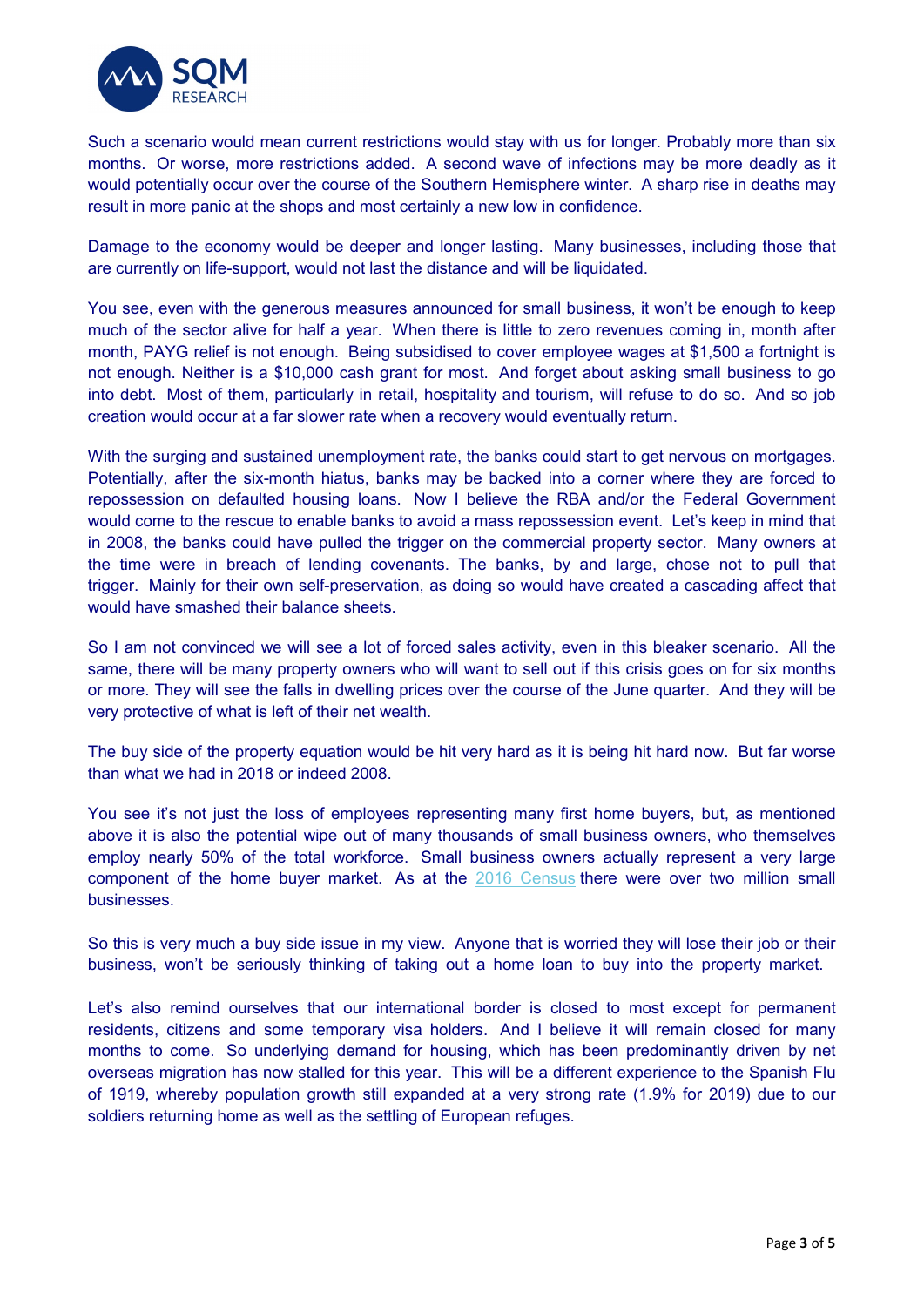



#### **Up to a 30% peak to trough price decline cannot be ruled out.**

In this more bleaker scenario, a 30% decline in dwelling prices would be on the cards. Note, I have not modelled this out, other than taking elements such as previous work on the relationship between unemployment and the housing market. Modelling in this environment is almost impossible. It is simply based on my experience and study. The most overvalued cities would be hit the hardest, that being Sydney and Melbourne. Other cities should do better than a 30% correction given their relative fair value. Now some of you will note that during The Great Depression, the Australian housing market did not correct by this magnitude. Nor, during the Spanish plague of 1919 did the Australian housing market record such a correction. However, those two markets were not laden with the debt burden our current housing market has. Not even close. The only market that comes close in Australia was the massive [boom/bust of the 1890s.](https://aus01.safelinks.protection.outlook.com/?url=https%3A%2F%2Fsqmresearch.us5.list-manage.com%2Ftrack%2Fclick%3Fu%3D9badbd870addb4af72206c2eb%26id%3D3b9c073116%26e%3D345d07c062&data=02%7C01%7Clinda%40sqmresearch.com.au%7C99b7ac48379e4cacc86a08d7dab7b2ba%7C415acc3cb45a462bb3954daa1de0ab6f%7C1%7C0%7C637218354829759826&sdata=QqaOulcJUz%2BRy0qeyfb%2FAfP5RzLLwzyDCh0VQy2%2FA%2BY%3D&reserved=0)

Of course, it should be noted that period was also laden by a very dodgy and nearly entirely unregulated banking sector.

#### **Either way, the rental market is in trouble.**

Overall, a stalling in underlying demand for accommodation driven by near zero migration, combined with a reduction in existing tenancy demand (as a result of job losses) plus a very likely increase in supply from empty AirBNB accommodation will likely mean we can now expect a rise in rental vacancies over this year. Previously the forecast was for a gentle reduction in vacancies in 2020 as dwelling completions were (and still are) due to fall.

On our estimates and other estimates, there are some 120,000+ properties nationwide at any point in time being used for short term accommodation via websites such as [airbnb](https://aus01.safelinks.protection.outlook.com/?url=https%3A%2F%2Fsqmresearch.us5.list-manage.com%2Ftrack%2Fclick%3Fu%3D9badbd870addb4af72206c2eb%26id%3De7c40e079d%26e%3D345d07c062&data=02%7C01%7Clinda%40sqmresearch.com.au%7C99b7ac48379e4cacc86a08d7dab7b2ba%7C415acc3cb45a462bb3954daa1de0ab6f%7C1%7C0%7C637218354829769821&sdata=j6Pf3YVLN9YdmVXQTXMYiWbaXOlW1OAkOXhrpozOa%2B8%3D&reserved=0)**.** And on our latest numbers for [February](https://aus01.safelinks.protection.outlook.com/?url=https%3A%2F%2Fsqmresearch.us5.list-manage.com%2Ftrack%2Fclick%3Fu%3D9badbd870addb4af72206c2eb%26id%3D14ede794e3%26e%3D345d07c062&data=02%7C01%7Clinda%40sqmresearch.com.au%7C99b7ac48379e4cacc86a08d7dab7b2ba%7C415acc3cb45a462bb3954daa1de0ab6f%7C1%7C0%7C637218354829769821&sdata=afJPX4KlMbU2N5JQpOsCGeJDStvOPSK49n9ucAYBsfI%3D&reserved=0)**,** there were some 68,000 vacant rental properties available for normal leasing.

I can't tell you how many property owners are going to switch back to longer term leasing but there will be a number, especially if this plays out for longer. This is not a scenario here. This is our view. Our view is that rental vacancy rates are going to rise sharply over the short term. I think we can expect the rate to rise from the current **2.0%** to north of **2.5%** and perhaps north of 3.0%. That may not sound like